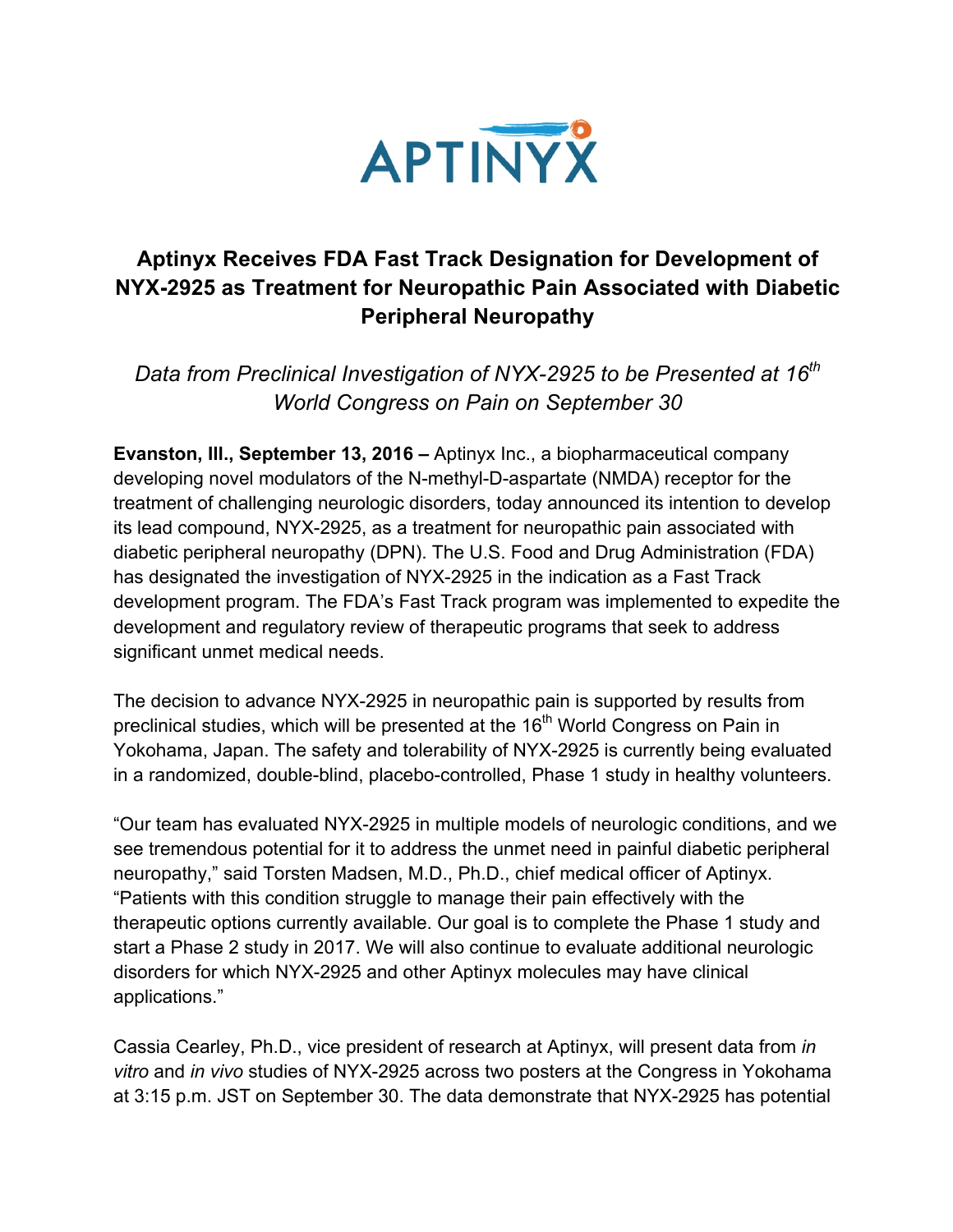as an oral therapeutic in neuropathic pain conditions, without sedative side effects. The lead authors of the posters are Nayereh Ghoreishi-Haack of Aptinyx (poster #221) and Jeffrey Burgdorf, Ph.D., of Northwestern University (poster #223). Abstracts will be available through the World Congress on Pain.

DPN is estimated to affect up to 70 percent of the approximately 30 million people living with diabetes in the United States, a rapidly growing population, and about half of these patients experience associated neuropathic pain. Patients and caregivers attempt to manage the pain through the use of pharmaceuticals, medical devices, exercise, complementary and alternative medicine, and even surgery. However, even the most effective therapies offer only modest and inconsistent relief, and most existing pharmacotherapies are associated with severe side effects.

Aptinyx's chemistry and discovery platform has generated numerous small-molecule modulators of the NMDA receptor, including NYX-2925 and others that are currently in preclinical development. In studies to date, these molecules have demonstrated high oral bioavailability, diverse NMDA receptor subtype binding profiles, and differentiated efficacy across preclinical models of various nervous system conditions. The company's compounds are designed to enhance synaptic plasticity — or strengthen the network for neural cell communication — a clinically validated mechanism with therapeutic potential in neuropathic pain and multiple other challenging neurologic disorders.

## **About Aptinyx**

Aptinyx Inc. is a biopharmaceutical company focused on discovery and development of transformative therapies for challenging neurologic disorders. Aptinyx has a proven platform for discovering compounds that enhance synaptic plasticity, or strengthen the network for neural cell communication. Molecules discovered by Aptinyx achieve this through a novel mechanism that modulates NMDA receptors, resulting in drugs that are both highly effective and well tolerated. This mechanism has applicability across a number of disorders of the brain and nervous system. For more information, visit www.aptinyx.com.